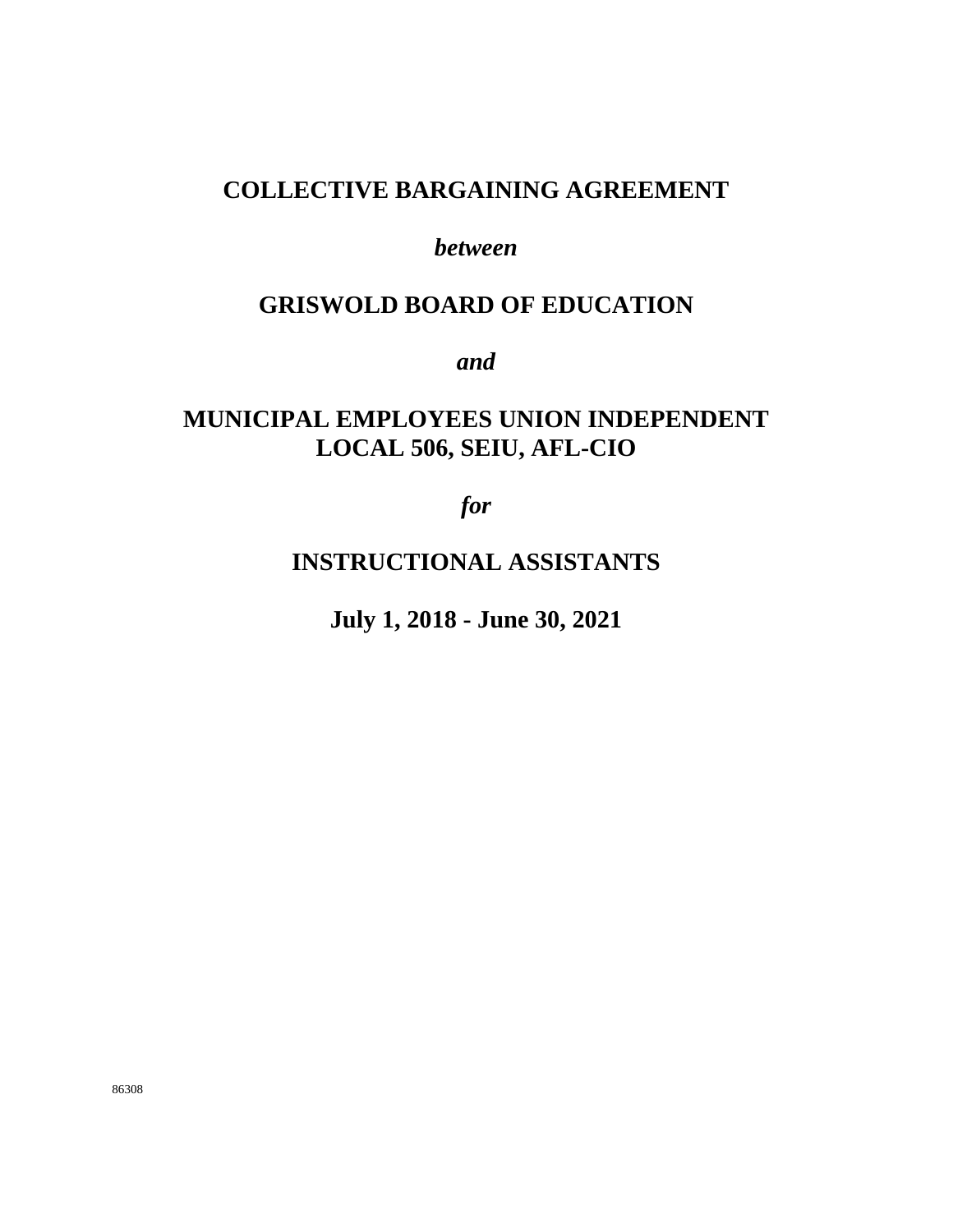# **TABLE OF CONTENTS**

| Signatures<br>Appendix A - Anthem Medical Insurance Plan Summary16 |
|--------------------------------------------------------------------|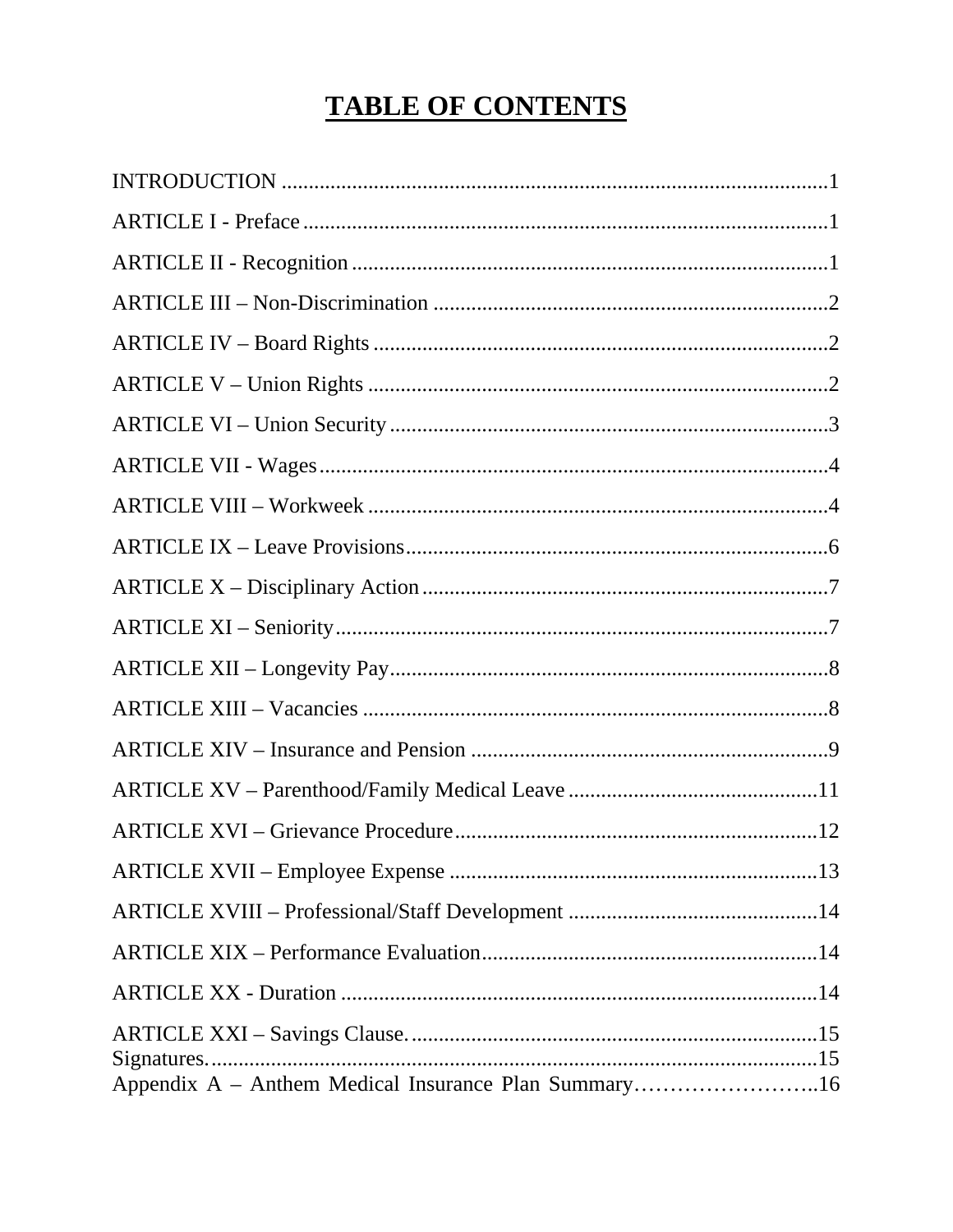# **INTRODUCTION**

This Agreement is made and entered into on this first (1st) day of July, 2018 by the Griswold Board of Education, hereinafter referred to as the Board and the Municipal Employees Union "Independent", hereinafter referred to as the Union.

#### **ARTICLE I – Preface**

*Section One.* This Agreement is negotiated in order to (a) fix the terms of the Agreement, the wages and all other conditions of employment provided herein and (b) to encourage and abet effective and harmonious working relationships between the Board and school instructional assistants.

*Section Two.* This Agreement shall constitute the policy of the Board and the Union in the subject areas covered by the Agreement for the duration of the Agreement unless changed by mutual consent.

#### **ARTICLE II – Recognition**

*Section One.* The Board recognizes the Union as the exclusive bargaining agent for full-time school instructional assistants, including but not limited to teachers' instructional assistants, special education instructional assistants, health aides, student supervisors, and instructional assistants, excluding all monitors.

*Section Two.* Full-time instructional assistants are those who regularly work twenty (20) or more hours per week. All others are classified as part-time instructional assistants. Instructional assistants who work between twenty (20) to thirty (30) hours per week will be entitled to benefits as allowed in this Agreement, on a prorated basis. Instructional assistants who work thirty (30) hours or more per week will be entitled to full benefits as allowed in this Agreement.

*Section Three.* New employees shall serve a probationary period of one hundred (100) calendar days (with the exceptions of the months of July and August, during which months only days worked shall count towards the probationary period) and shall have no seniority rights during this period or otherwise be entitled to benefits under Article XIV unless otherwise required by law. The Board reserves the right to discharge any employee during his/her period of probation for any reason whatsoever without recourse by the employee or the Union to the grievance and/or arbitration process of this Agreement as set out in Article XVI.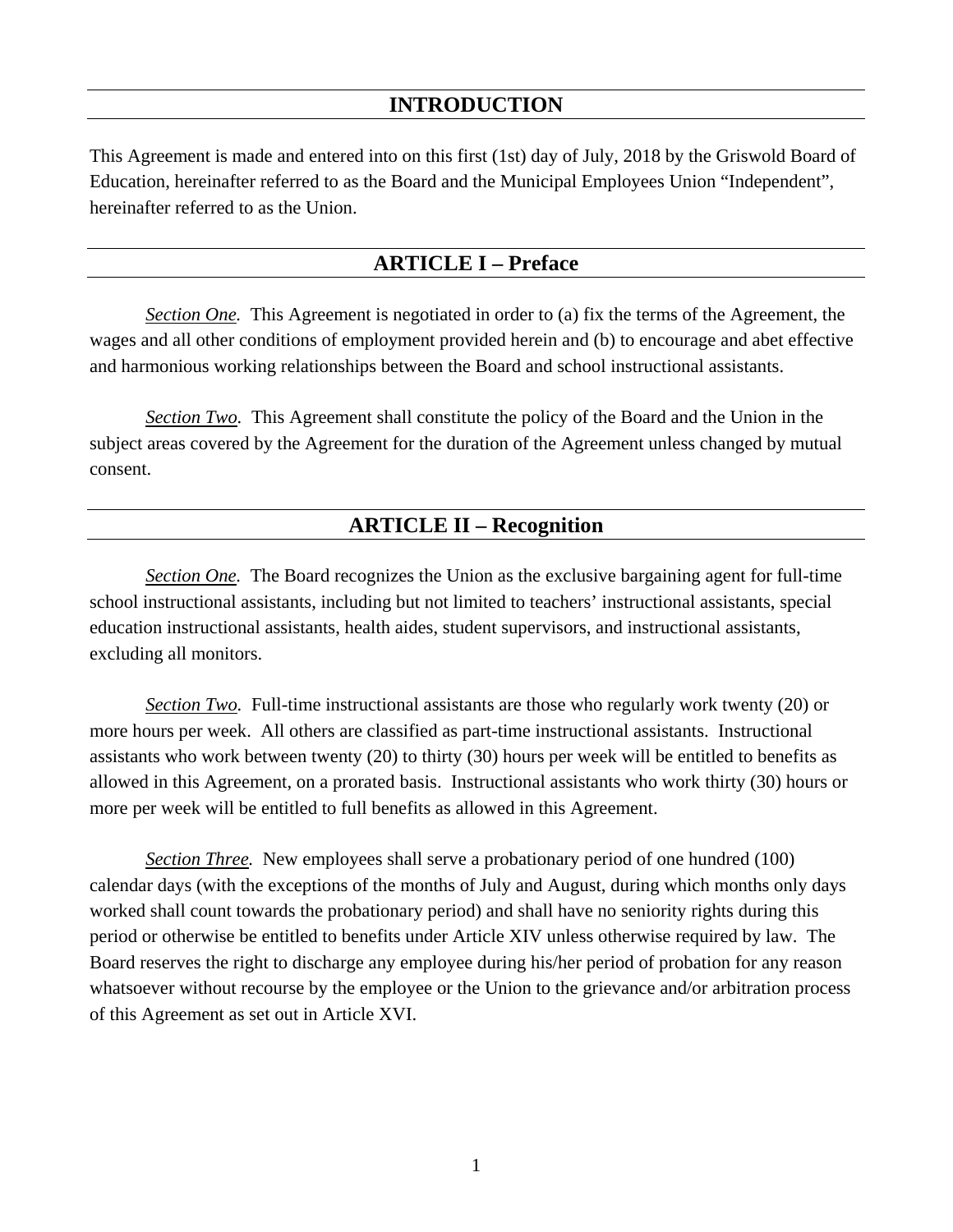#### **ARTICLE III – Non-Discrimination**

*Section One.* As provided by applicable state and federal law, the parties herein agree that neither shall unlawfully discriminate against any employee on the basis of race, color, religious creed, sex, age, national origin, ancestry, marital status, physical disability or any other unlawful standard. This Article shall not be subject to the grievance arbitration provisions of this Agreement.

## **ARTICLE IV – Board Rights**

*Section One.* Unless expressly and specifically limited, modified or relinquished by a specific provision of this Agreement and/or whether exercised or not, the right, powers and authority heretofore held by the Board, pursuant to any charter, general or special statute, ordinance, regulation, agreements regarding reorganization or other lawful provision, over the complete operations, practices, procedures and regulations with respect to employees of the Board shall remain solely and exclusively with the Board, including, but not limited to, the following: to determine the standards of selection for Board employees; to direct its employees; to take disciplinary action; to relieve its employees from duty because of lack of work or for other legitimate reasons; to issue work rules and regulations and personnel policy manuals, and to enforce them from time to time, in its discretion, change them; to maintain the efficiency of its operations; to determine work schedules; to determine the methods, means and personnel by which the Board's operations are to be conducted; to determine the content of job classifications; to exercise complete control and discretion over its organization and technology of performing its work; and to fulfill all its legal responsibilities.

#### **ARTICLE V – Union Rights**

*Section One.* Board representatives shall deal exclusively with the Union-designated stewards or representatives in the processing of grievances and any other aspect of contract administration, provided that individual employees may be present to resolve the grievances as provided by law.

*Section Two.* Union staff representatives shall be allowed to enter facilities to fulfill the Union's role as collective bargaining agent. The representative must first gain the permission of the Superintendent and must report to the building principal upon entering the premises during school hours.

*Section Three.* The Union steward, provided that work requirements permit, shall be permitted to meet with supervisory personnel or the grievant concerning pending grievances at mutually acceptable times including times during regular working hours. The Union will cooperate to prevent abuse of this section.

*Section Four.* Adequate space will be provided for posting of notices in all schools for the use of the Union.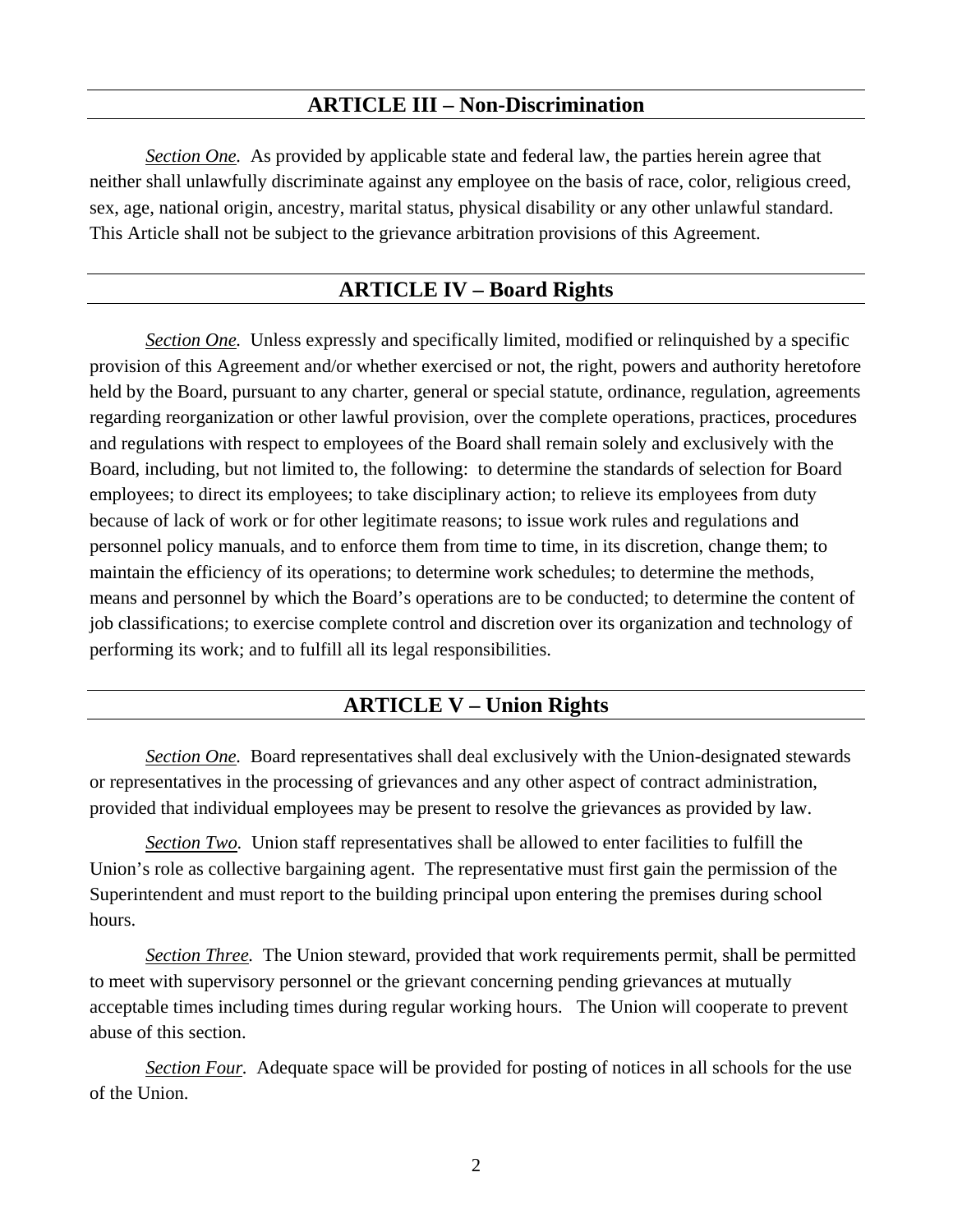*Section Five.* The Union and the Board agree to provide each other, upon request and adequate notice, reasonable access to all non-privileged materials and information necessary for each party to fulfill its responsibility to administer this Agreement.

*Section Six.* The Board shall provide each new employee with a copy of the Agreement within five (5) days after his/her employment. The Board shall provide each new employee with the name of the Union steward and staff representative to all new bargaining unit employees within five (5) working days of their date of initial hire.

*Section Seven.* The Union stewards shall have the highest seniority for purposes of layoff, provided they are able to perform available work.

#### **ARTICLE VI – Union Security**

*Section One* The Board shall provide the Union with electronic notification of the name, job title, department, work location, phone numbers, home address, and e-mail address of any newly hired employee within five (5) days of the date of hire. The Board shall permit the Union up to one (1) hour of time to meet with new hires either during their employee orientation or during another mutually agreed upon time. If such meeting is to be conducted by a member of the bargaining unit, the meeting shall not last longer than thirty minutes.

*Section Two.* The Union shall supply to the Board written notice at least thirty (30) days prior to effective date of any change in the rates of fees and dues.

*Section Three.* Upon receipt of a signed authorization form from the employee involved, **the** Board agrees to deduct from each Union member such membership dues and fees by means of payroll deductions. Such deductions shall begin immediately and continue for the duration of the Agreement or any extension thereof. The amount to be deducted from each paycheck for membership dues shall be established by the Union and will be deducted from each paycheck in September through the last paycheck in June. The amount of dues shall be certified to the Board by the Union prior to the opening of school each year.

*Section Four.* The deduction of Union fees and dues for any month shall be made during the applicable month and shall be remitted to the Financial Officer of the Union not later than the third Thursday of the following month. The monthly dues and/or fees remittances to the Union will be accompanied by the list of names of employees from whose wages dues deductions have been made.

*Section Five.* The Union agrees to indemnify and to hold the Board harmless for any and all claims, demands, suits or other forms of liability that shall or may arise out of or by reason of action taken by the Board for the purpose of complying with the provisions of this Article. This includes any and all costs of investigations, attorneys' fees, lost income and any other expenses which the Board may incur as a result of any claims, demands, suits or other forms of liability that shall or may arise out of or by reason of action taken by the Board for the purpose of complying with the provisions of this Article.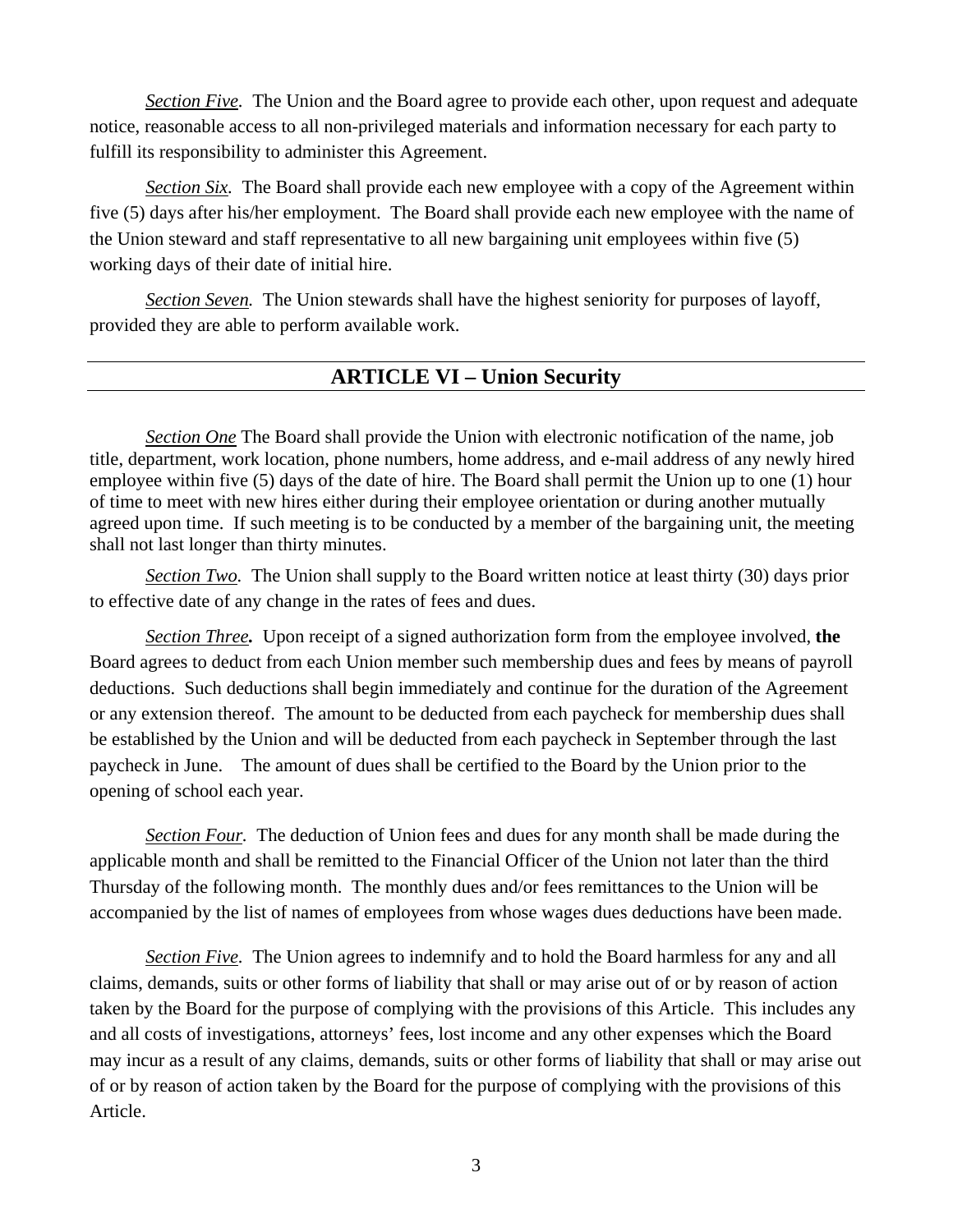*Section Six.* No dues will be deducted from an employee who has exhausted sick leave or while collecting Workers' Compensation.

*Section Seven*. The Board agrees to voluntary payroll deductions for the Union's Political Action Fund. These deductions shall be kept consistent with federal and state law on this subject.

#### **ARTICLE VII – Wages**

| Year of Agreement                                                          | Step I  | Step II | Step III |
|----------------------------------------------------------------------------|---------|---------|----------|
| July 1, $2018 - 1.5\%$ GWI<br>effective and retroactive to<br>July 1, 2018 | \$17.16 | \$18.89 | \$20.73  |
| July 1, $2019 - 2.5\%$ GWI                                                 | \$17.59 | \$19.36 | \$21.24  |
| July 1, $2020 - 2.5\%$ GWI                                                 | \$18.03 | \$19.85 | \$21.78  |

#### **Instructional Assistants – Wage Scale**

*Section One.* As new instructional assistants are hired, they will be placed at an appropriate Step. All instructional assistants shall move to the next Step on the anniversary date of their employment.

#### **Student Supervisors - Wage Scale**

| <b>Year of Agreement</b>                                                | Wage     |
|-------------------------------------------------------------------------|----------|
| July 1, $2018 - 1.5\%$ GWI effective and<br>retroactive to July 1, 2018 | \$38,005 |
| July 1, $2019 - 2.5\%$ GWI                                              | \$38,955 |
| July 1, $2020 - 2.5\%$ GWI                                              | \$39,929 |

#### **ARTICLE VIII – Workweek**

*Section One.* Instructional assistants will be paid for all hours worked, including field trips, providing that they are required to go on the field trip by administration*.* Overtime pay at one and onehalf (1<sup>1/2</sup>) times the normal rate will be paid for all hours worked beyond eight (8) in one (1) day and forty  $(40)$  in one  $(1)$  week.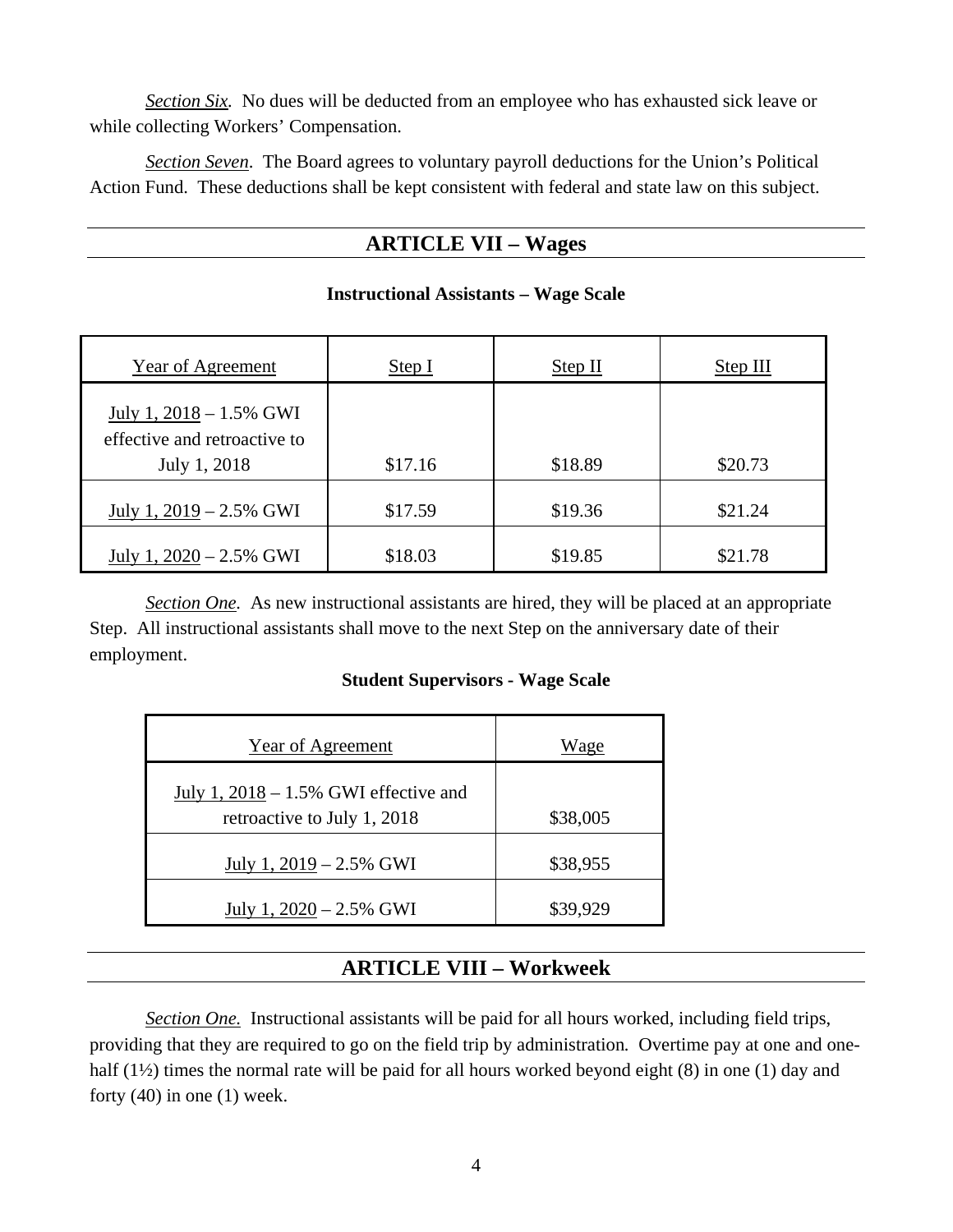*Section Two.* The work schedule of all regular full-time instructional assistants, including the number of hours per day and number of days per week, will be established by the employee's supervisor thirty (30) days prior to the beginning of each school year to the extent possible. The numbers of hours worked each day will be determined in quarter (1/4) hour increments. Except for professional development or unusual needs, IA's can expect their work days to coincide with school days and school hours. The Superintendent, after consultation with the employee and supervisor, reserves the right to make changes in the work schedules as required by educational need.

*Section Three.* Instructional assistants shall be entitled to an unpaid one-half (½) hour duty free lunch and one (1) ten (10) minute break per day as scheduled by their immediate supervisor.

*Section Four.* Instructional assistants will be expected to cover a class for short periods of time when need dictates. During this time, the teacher will be responsible for providing the plans for activities. If on a given day, the coverage will knowingly exceed one and one-half (1 ½) hours, a substitute teacher will be sought. Administrators must make every reasonable effort to obtain substitutes. However, when a substitute cannot be obtained, an instructional assistant may be reassigned to a substitute position for the day. The Instructional Assistant shall receive an additional thirty-five dollars (\$35.00) per day when substituting for a period of forty-five (45) minutes or more.

*Section Five*. The work schedule of all regular full-time health aides will coincide with the school calendar at 181 days plus 1. The Superintendent reserves the right to require health aides to work additional days in order to meet the needs of the district. Except in cases of emergency, health aides will be given two (2) weeks' notice of additional work days.

*Section Six.* Holidays. An employee shall be entitled to the following paid holidays:

| New Year's Day  | <b>Memorial Day</b> |
|-----------------|---------------------|
| President's Day | Labor Day           |
| Good Friday     | Columbus Day        |
| Veteran's Day   | Thanksgiving        |
| <b>MLK</b> Day  | Christmas Day       |
|                 |                     |

Effective July 1, 2019, the Day After Thanksgiving shall be a paid holiday.

 Should a determination be made to open schools on one (1) or more of the above-listed days, employees shall be entitled to an equal amount of compensatory time which can be taken with the permission of the Superintendent.

*Section Seven.* In the event of a delayed opening or early dismissal, instructional assistants shall be paid for the entire day. The administration reserves the right to determine exact release and start times based on the needs of the students and school.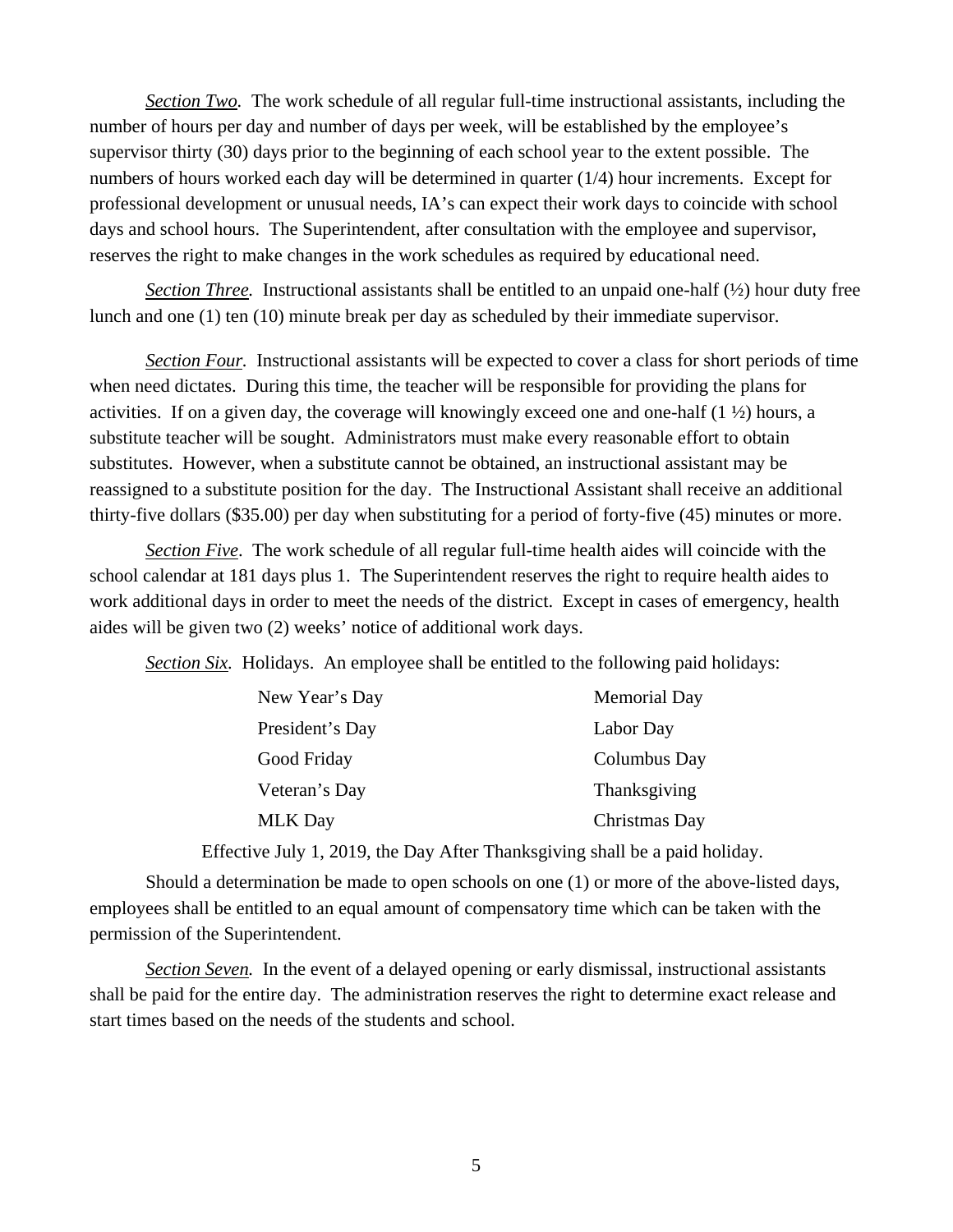# **ARTICLE IX – Leave Provisions**

*Section One.* Sick Leave. Instructional assistants will be granted ten (10) sick days annually with pay for sick leave. Employees who use more than four (4) consecutive sick days shall be required to bring in a notice from their physician documenting their illness or incapacity upon their return to work. Instructional assistants must have more than three (3) months of employment to be eligible for sick leave. Those hired for the start of school shall be credited for the full ten (10) days. Those hired after the start of school shall be credited a pro-rated amount based on his/her start date. Unused sick leave may be accumulated for future use but the total accumulation shall not exceed one hundred (100) days.

*<u>Section Two</u>*. Personal Leave. Employees shall be entitled to a total of four (4) days leave of absence, with full pay, for any of the following reasons:

- 1. Family (i.e., care of family, graduation, appointments that cannot be scheduled outside of the work day)
- 2. Funerals
- 3. Religious
- 4. Legal
- 5. One (1) unspecified day per year

Leaves must be applied for three (3) days in advance notwithstanding extenuating circumstances, excluding Saturday and Sunday. The number of employees on leave may be limited subject to work requirements and staffing needs.

Personal leave shall not be accumulative.

Employees will be compensated at the rate of \$35 per unused personal day.

*Section Three.* Jury Duty. If an employee is called upon to serve jury duty, he/she shall be compensated at his/her full pay during time missed from work, less any compensation he/she received for such jury duty. Day shift employees shall be excused from work on days they are required to report for jury duty.

*Section Four.* Dependent Care. Instructional assistants can use up to two (2) days of sick leave to take care of an immediate family member (child, spouse, parent) who is ill.

*Section Five.* Union Steward Leave. The union steward will receive up to two (2) days of paid leave per year to attend a union workshop or MEUI convention.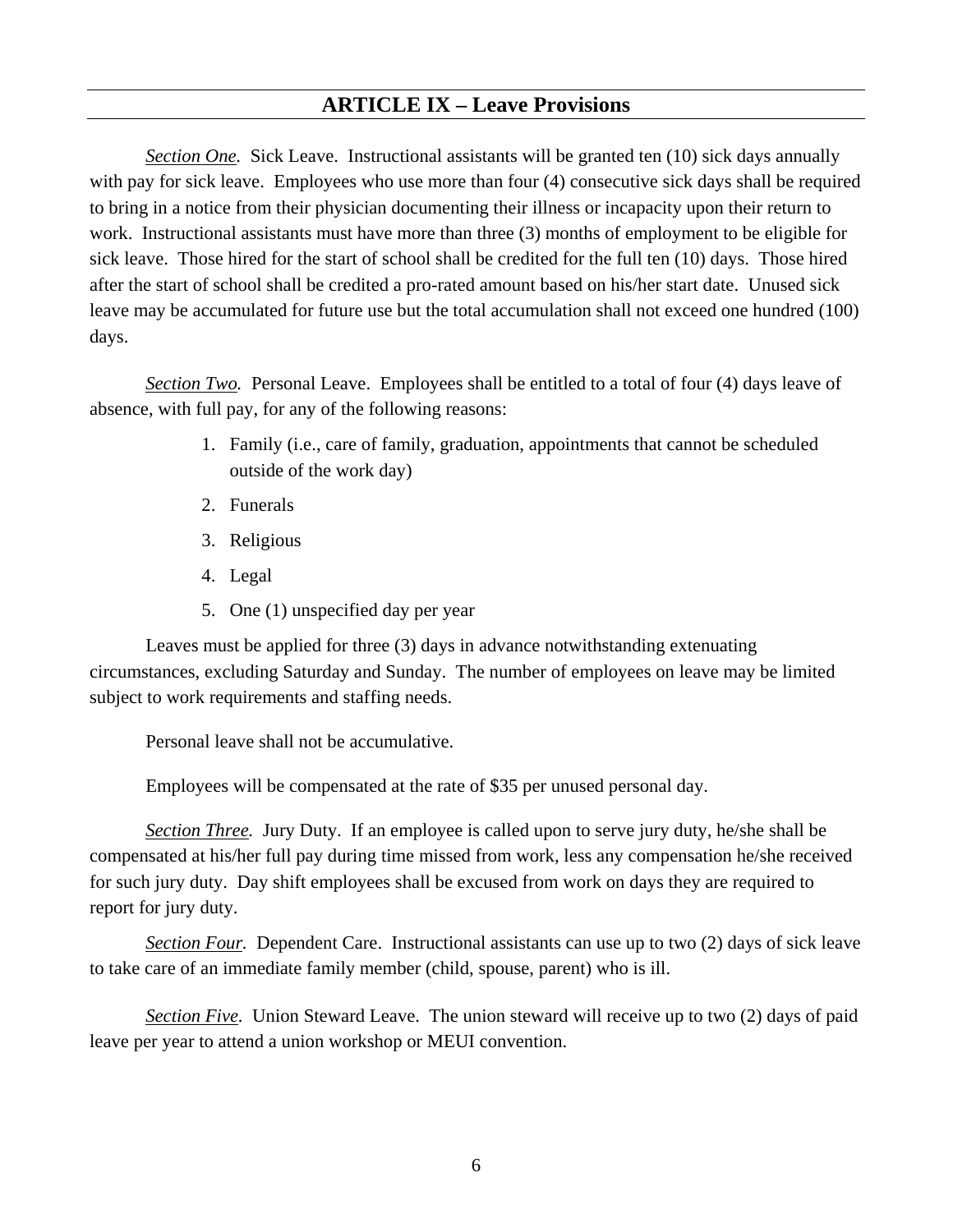## **ARTICLE X – Disciplinary Action**

*Section One.* Progressive discipline will normally be followed. This includes verbal warning, written warning, suspension and dismissal. In cases of serious employee misconduct, the progression may be suspended.

*Section Two.* There shall be no disciplinary action without just cause.

*Section Three.* An employee is entitled to be given the reasons for any suspension or dismissal. The employee shall be granted a meeting with the Superintendent to discuss such reasons and a Union representative may be present.

*Section Four.* The Union shall be notified in writing whenever an employee is suspended or discharged. Such notification shall be mailed to the Union office at the same time that it is mailed to the employee.

*Section Five*. No written evaluations, written warnings, reprimands or notice of other disciplinary action of an employee shall be placed in her/his personnel file without notice to the employee.

#### **ARTICLE XI – Seniority**

*Section One.* Seniority shall be defined as the employee's length of continuous employment in the bargaining unit with the Board.

*Section Two.* Seniority shall not be deemed broken by authorized leave, whether such leave is with or without pay, although seniority will not accrue during unpaid leave. Seniority will not be broken and will accrue while an employee is receiving Workers' Compensation benefits.

*Section Three.* The Union steward(s) shall have top seniority for the limited purposes defined in Article V.

*Section Four.* In the event of a layoff or reduction of work hours, the affected employee(s) shall have the following options:

- A. Bump another instructional assistant, providing the employee:
	- 1. Has more seniority than the employee that s/he replaces.
	- 2. Possesses the skills and qualifications as determined by the job supervisor and/or Superintendent to meet the requirements of the position.
- B. Accept the layoff or reduction in hours.
- C. Resignation.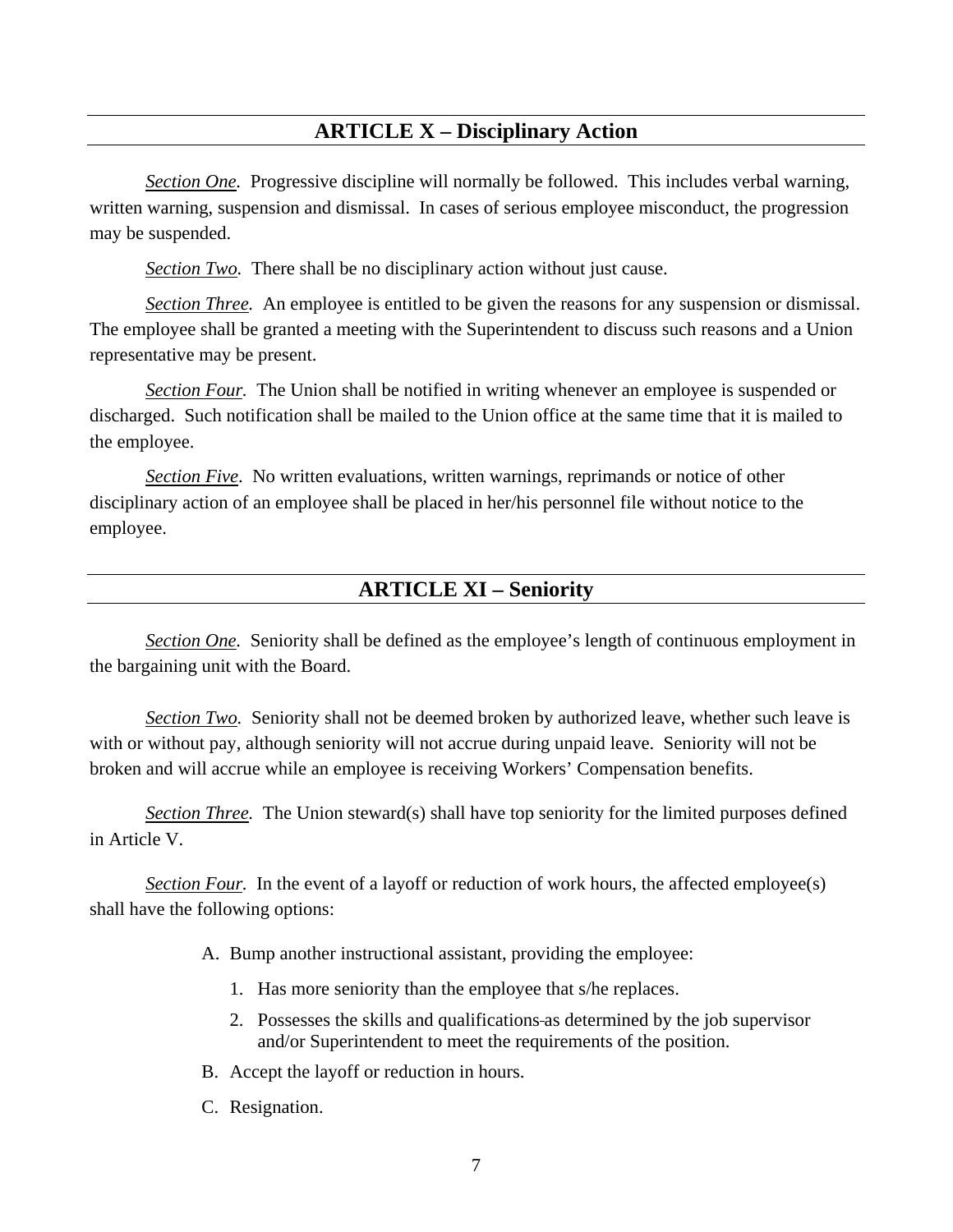Under no circumstances shall two (2) part-time employee**s** bump a full-time employee.

*Section Five.* Bargaining unit members laid off shall have recall rights to positions in the bargaining unit which become open after the layoff for a period of one (1) calendar year from the effective date of the layoff, provided that such employees possess the skills and qualifications, as determined by the job supervisor and/or Superintendent to meet the requirements of the open position.

- A. Notice of recall shall be by registered or certified mail—sent to the last address of the employee appearing on Board records. It shall be the responsibility of the employee to keep such records current. If the employee declines the recall or fails to report to work within fourteen (14) calendar days of its mailing, then all recall rights shall be waived.
- B. Employees who are recalled to work under this section will suffer no loss in seniority and will be placed at the applicable wage rate from that in which they left and further, that the year will not accrue in seniority. Employees not recalled within the one (1) year recall period shall forfeit all recall rights and seniority and wage rate.

*Section Six*. Should layoffs be pending because of budget reductions, the Board reserves the right to request that the Union discuss contract modifications that could reduce the impact of layoffs.

# **ARTICLE XII – Longevity Pay**

*Section One.* Longevity payments shall be established at the following rates:

7 - 9 years \$250 10 - 14 years \$500 15 years or more \$750

Dates of payment shall be the anniversary date of each instructional assistant's employment.

Employees hired after June 30, 2021 shall not be eligible for this benefit.

#### **ARTICLE XIII – Vacancies**

*Section One.* A vacancy is defined as an assignment created by a death, retirement, resignation, dismissal, promotion, or new position. The assignment and transfer of personnel is the responsibility of the Board.

*Section Two.* When vacancies occur in instructional assistants' positions, notice shall be given to all members through postings on bulletin boards, and to the Union Stewards during the school year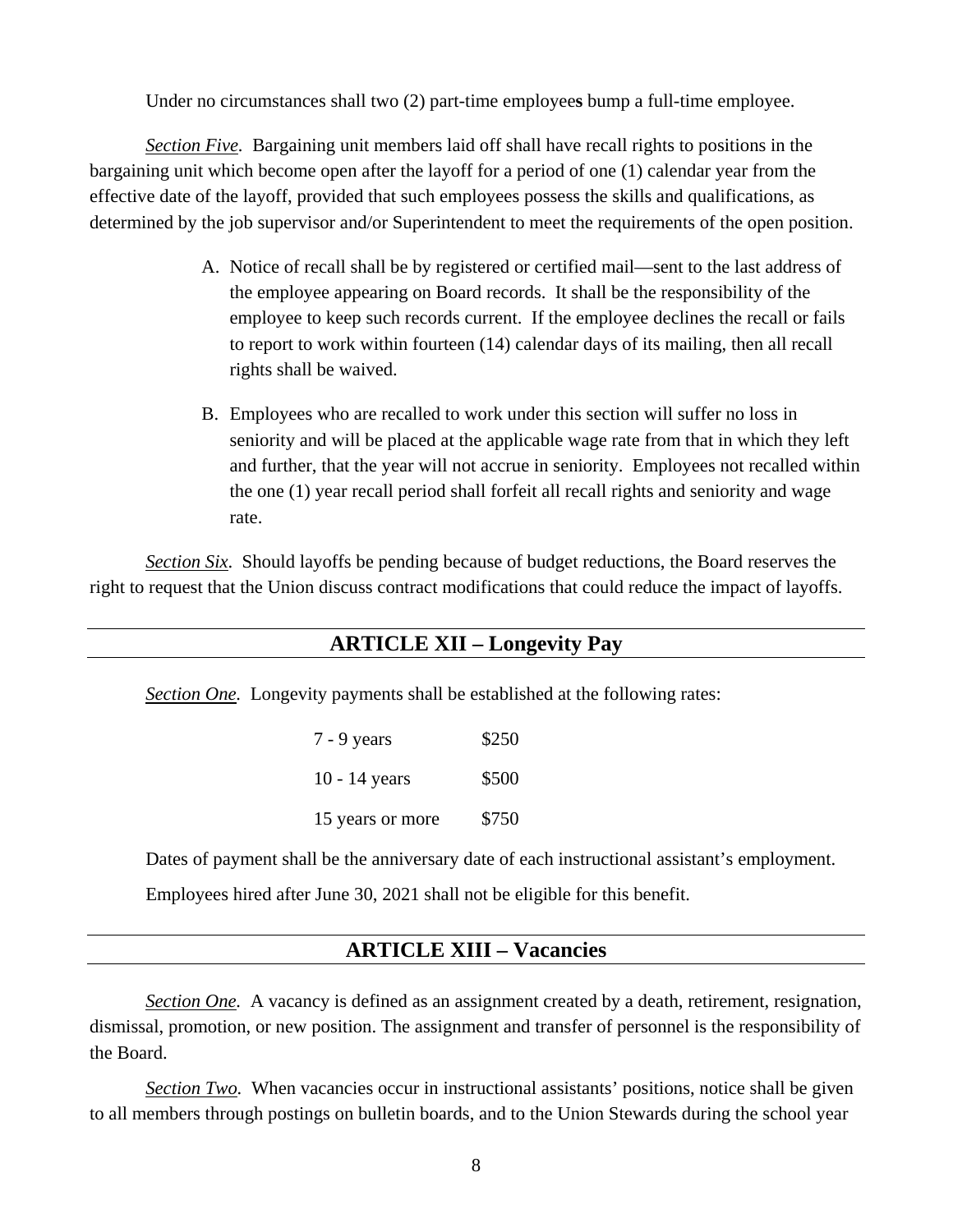via interoffice mail**.** Notice of vacancies during the summer shall also be posted on the Board of Education's website and available at the central office.

*Section Three.* The notice shall set forth the qualifications for filling the position.

*Section Four.* Absent emergency situations, the vacancy shall not be filled until at least fourteen (14) days following the posting or mailing of such notification.

*Section Five*. Qualified bargaining unit employees who apply for a vacant position will be granted an interview.

*Section Six.* Employees applying for such positions must do so in writing to the person designated in the notice. If a current employee receives an interview but is not selected for the position, they will be notified.

**ARTICLE XIV – Insurance and Pension** 

*Section One.* Retirement benefits shall be in accordance with the rules and regulations of the Town of Griswold Municipal Employees' Retirement Plan.

#### *Section Two*.

- A. **Anthem** insurance plan (which includes major medical insurance, Appendix A) or a suitable insurance plan of equivalent benefits, and a full-service dental plan shall be offered to each employee for the 2018-2019 school year.
- B. **Effective** July 1, 2019, a full service dental plan and a High Deductible Health Plan (HDHP), or a plan that is reasonably equivalent for eligible employees will be made available. The HDHP plan shall have a \$2,000 deductible for single person coverage and a \$4,000 deductible for a two or more person family coverage for innetwork covered services. Preventive services shall be covered at 100%.

The Board will fund the following amounts toward the annual deductible for eligible employees into the employee's Health Savings Account (HSA):

- July 1, 2019 Fifty percent (50%) of the deductible amount (One payment in first payroll in July)
- July 1, 2020 Fifty percent (50%) of the deductible amount (Two equal payments in September and January)

The Board's contributions to an employee's HSA shall be prorated by month to reflect the proportional number of months remaining in the plan year for any employee who, due to a qualifying event, enrolls in the HDHP after July of any given HDHP plan year.

The Board's annual contribution toward the funding of the HSA is not an element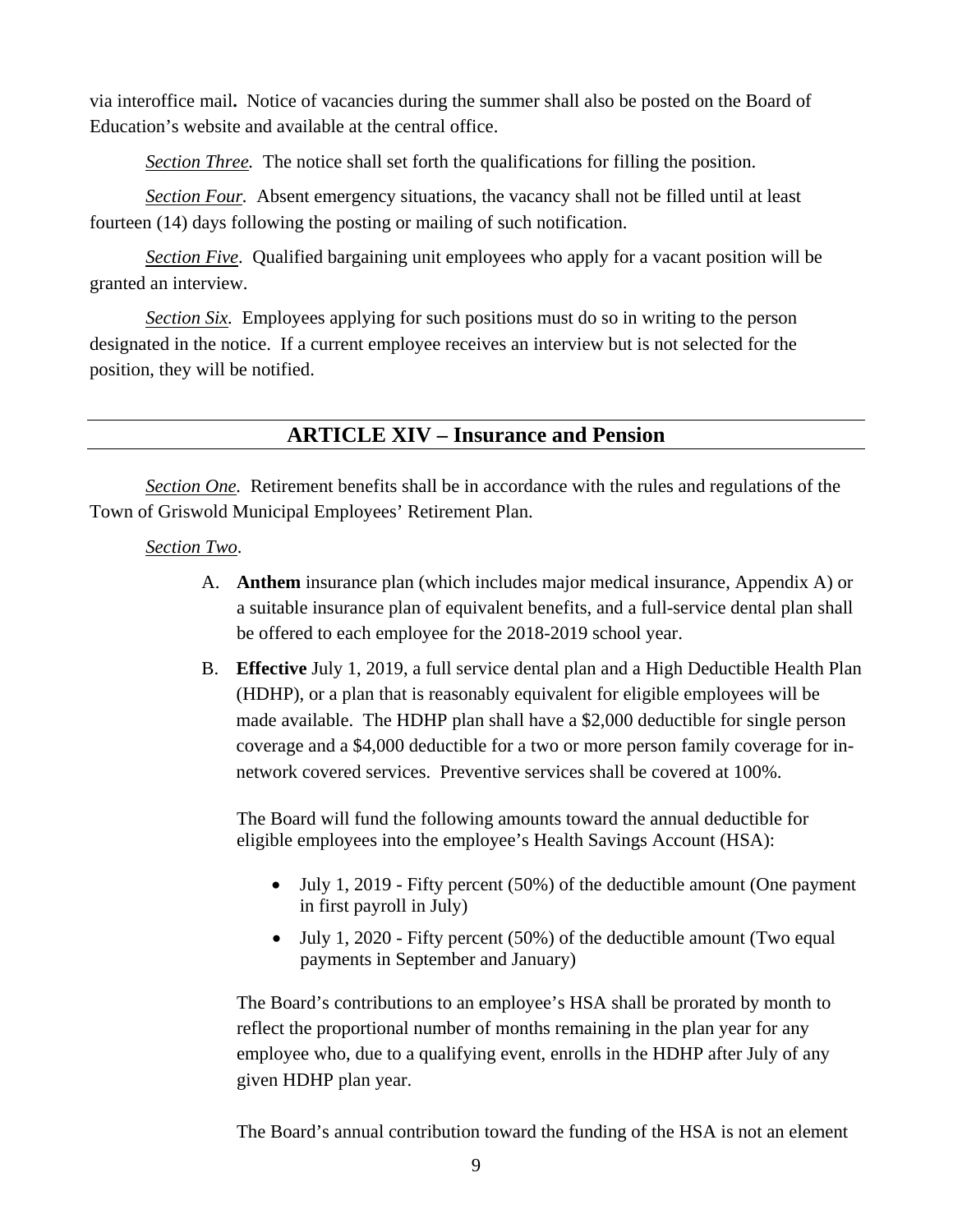of the underlying plan, but rather relates to the manner in which the deductible shall be funded for employees. The Board shall have no obligation to fund any portion of the plan for retirees or other individuals upon their separation from employment.

The Board shall pay the cost associated with setting up the HSA and will make available pre-tax direct deposit payroll deductions for employees who wish to make additional pre-tax contributions to their accounts up to the amount permitted by law.

If an employee is precluded from participating in the HSA because he or she does not meet the minimum requirements of federal tax laws and/or regulations, the Board shall provide the employee with access to a Health Reimbursement Account ("HRA"). The Board's annual contribution to the HRA shall not exceed its annual contribution to the HSA, based on the employee's coverage level.

- C. The Board reserves the right to change insurance carriers provided that the insured benefits are reasonably equivalent to the benefits and services provided by the former carrier. "Reasonably equivalent" means that if the change in carrier results in a modification to the benefit plan the overall plan will provide benefits and services that are reasonably equivalent in value to the benefits provided by the overall plan by the former carrier. The terms of the new plan need not conform exactly to the former plan as long as the test of reasonably equivalent is met. This requires prior notice to and approval (such approval not to be unreasonably withheld) from the Union.
- D. Coverage for the plans described above will be offered with premium shares as stated:

| 2018-2019 | 18.0% covered employee | 82.0% Board of Education |
|-----------|------------------------|--------------------------|
| 2019-2020 | 17.5% covered employee | 82.5% Board of Education |
| 2020-2021 | 18.5% covered employee | 81.5% Board of Education |

Employees may elect insurance benefits for spouse and dependents at the employee's own expense.

E. The Patient Protection and Affordable Care Act ("PPACA"; Public Law 111-148) has set forth and codified under the Internal Revenue Code ("IRC") §49801 the imposition of an excise tax related to employer provided health insurance plans that exceed certain value thresholds. Should any Federal statute or regulation pertaining to IRC §49801 (or any other state or federal statute or regulation) be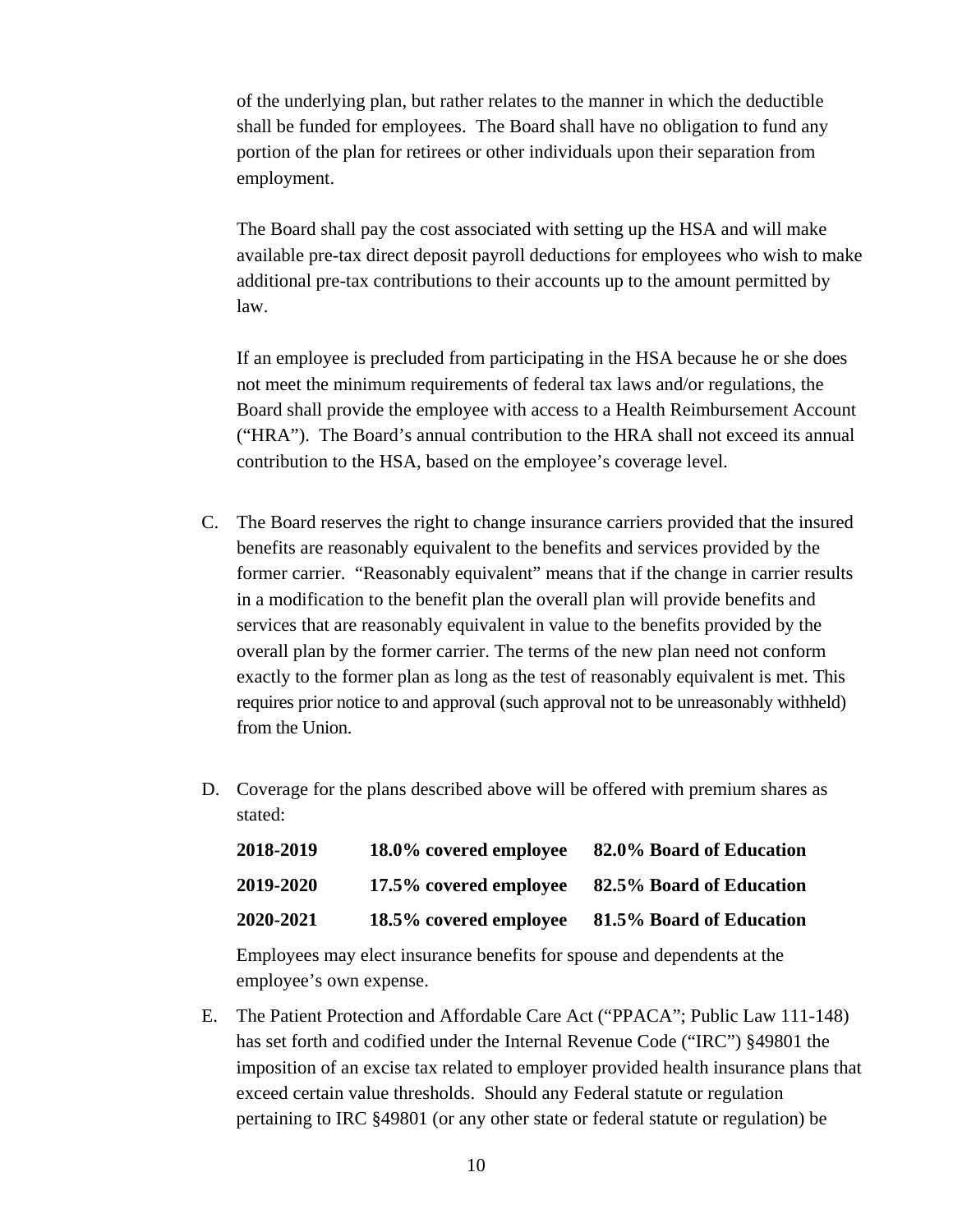mandated to take effect during the term of this Agreement triggering the imposition of an excise tax with respect to any of the contractually agreed upon insurance plans offered herein, the parties agree to commence mid-term negotiations in accordance with the Municipal Employee Relations Act. During such mid-term negotiations, the parties will reopen the insurance provisions for the purpose of addressing the impact of the excise tax. No other provision of the Agreement shall be reopened during such mid-term negotiations.

*Section Three*. The following coverage will be offered to instructional assistants, the full cost of which will be borne by the Board.

a. \$10,000 term life insurance for employee only.

*Section Four*. Upon retirement, employees will be entitled to purchase health insurance at the group rate.

#### **ARTICLE XV – Parenthood/Family Medical Leave**

*Section One.* Any full-time instructional assistant who becomes pregnant shall notify the Superintendent at least four (4) months prior to the expected date of delivery. Such notice shall include a physician's confirmation of the pregnancy and the full-time instructional assistant's estimated date of delivery.

*Section Two.* Leave shall begin when, in the opinion of her physician, the full-time instructional assistant is no longer able to work or upon confinement.

*Section Three.* Leave shall expire when, in the opinion of her physician, she is able to return to work.

*Section Four.* Leave taken in Sections 2 and 3 above shall be applied to sick leave.

*Section Five.* Failure to return to work after approval by her physician shall constitute a resignation from employment.

#### *Section Six.*

A. An extended leave of absence for child rearing may be granted by the Board upon application by the employee (father or mother). Said application must be made to the Board at least sixty (60) days prior to the estimated delivery date of the child. Such leave shall be without pay and shall not exceed one (1) year. The full-time instructional assistant may continue his/her fringe benefits during such extended leave at his/her own expense. An extended leave of absence for child rearing may also be granted in cases of adoption where the child has yet to reach his/her first birthday.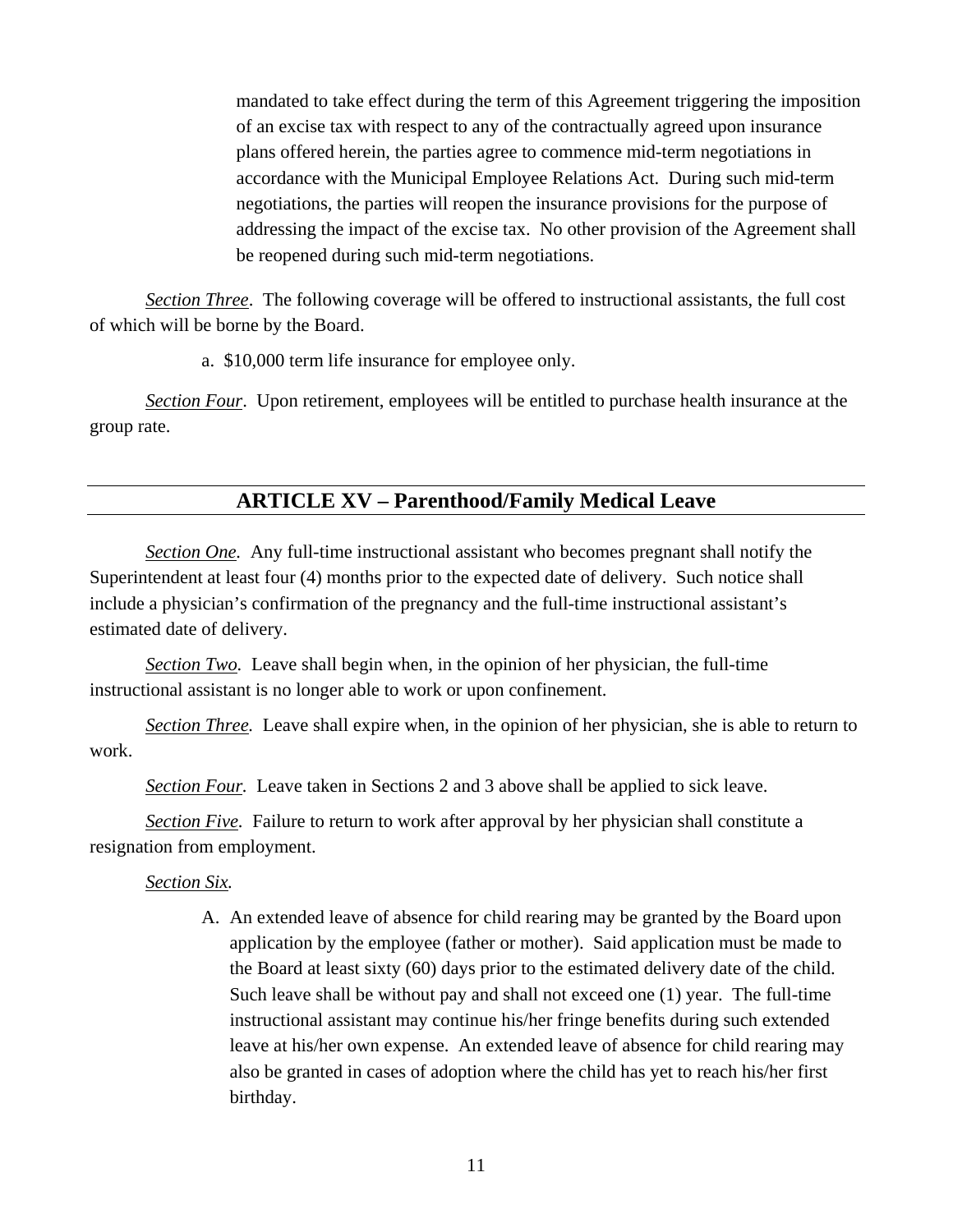- B. Each full-time instructional assistant who has been employed by the Board for at least one (1) year, shall be eligible for up to twelve (12) weeks unpaid leave in a school year in accordance with the provisions of the Family and Medical Leave Act of 1993 for one (1) or more of the following:
	- 1. Birth of a child of the employee;
	- 2. Placement of a child with the employee for adoption or foster care;
	- 3. Care for a spouse, child or parent of the employee if that spouse, child or parent has a serious health condition;
	- 4. A serious health condition of the employee that makes the employee unable to perform the functions of his/her position.
- C. Accumulated sick leave to which an instructional assistant taking leave for a serious health condition is entitled shall be substituted for any part of the twelve (12) week period of leave. For example, an instructional assistant with thirty (30) accumulated sick days (six (6) workweeks) must use those thirty (30) days and then would be eligible for six (6) weeks unpaid leave beyond the thirty (30) days.
- D. The Superintendent or his/her designee shall discuss all requests for leave under this section on a case-by-case basis with the instructional assistant requesting leave in order to best meet the needs of both the instructional assistant and the school system.
- E. The instructional assistant during the period of such leave shall continue to receive health insurance coverage on the same terms as if he/she had continued to work. Appropriate arrangements will be made for the instructional assistants to pay on a timely basis his/her share of the health insurance premiums while on leave. As provided by law, in some instances the Board may recover the premiums it paid to maintain health coverage for the instructional assistant who fails to return to work from this leave.

*Section Seven.* Advancement on the salary schedule will be granted to the full-time instructional assistant upon return to the system provided the full-time instructional assistant was employed for not less than ninety (90) school days during the school year in which maternity and/or child rearing leave occurred.

*Section Eight.* Upon expiration of her/his leave, the full-time instructional assistant will be reinstated in her/his former position, or similar position, unless it has been abolished.

# **ARTICLE XVI – Grievance Procedure**

*Section One.* Definition of a grievance. A grievance is defined as a written complaint, alleging a violation of at least one (1) provision of this Agreement.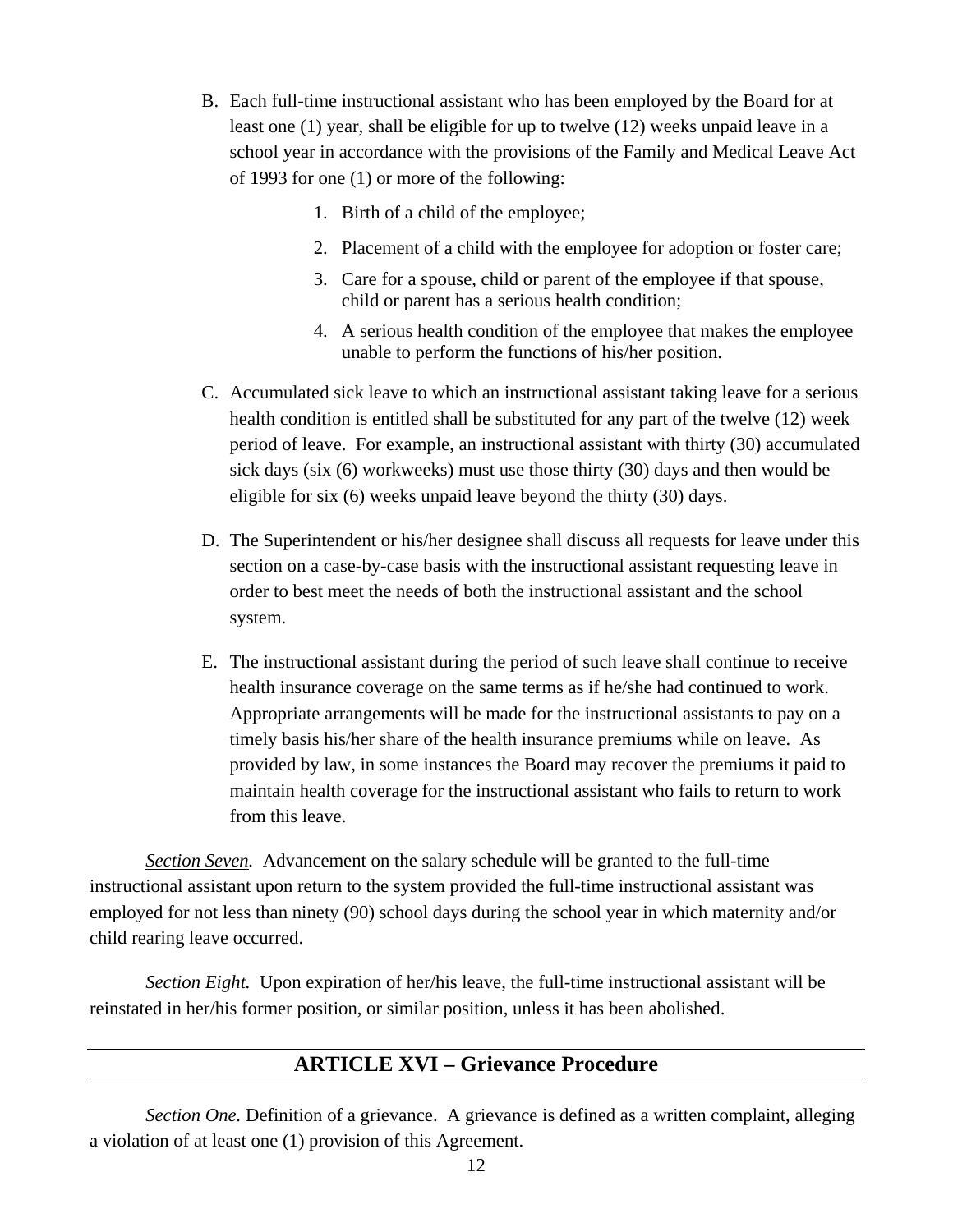*Section Two.* A Union representative, who may or may not be an employee, with or without an aggrieved employee, may submit a grievance upon notification to the local bargaining unit steward, and the Union may submit an institutional grievance on its own behalf.

*Section Three.* As used in this Article, "days" shall mean "calendar days".

*Section Four.* A grievance shall be deemed waived unless submitted at Step I within thirty (30) days from the cause of the grievance.

*Section Five.* Grievance Procedure.

**Step I - Supervisor**: A grievance will be submitted first to the supervisor, except in the case of a suspension or dismissal, which shall be submitted directly to Step II. The supervisor shall meet with the Union representative and/or the grievant and issue a written response within ten (10) days after such meeting but not later than fifteen (15) days after submission of the grievance.

 **Step II - Superintendent of Schools**: When the answer at Step I does not resolve the grievance, the grievance shall be submitted by the Union representative and/or grievant within ten (10) days of the previous response. Within ten (10) days of the receipt of the grievance, the Superintendent will meet with the Union representative and/or grievant and will issue a decision within ten (10) days following such meeting.

 **Step III - Board of Education**: If the grievance is not resolved at Step II, the employee or the Union may submit the grievance to the Board within ten (10) days of the Step II response. The Board will hear the grievance at the next scheduled meeting, provided such meeting is within thirty (30) days of the submission of the grievance.

 **Step IV - Arbitration**: Within fifteen (15) days after the Board's answer at Step III, or if no meeting is held within the time limits, the Union, in its sole discretion, may submit the grievance to arbitration. The arbitrator shall be selected from a list provided by the American Arbitration Association. The parties shall share equally the costs of arbitration. The arbitrator shall have no power to add to or subtract from this Agreement. The award of the arbitrator shall be binding.

*Section Six.* If the Union does not meet the time limits for submission to the next Step, the grievance will be presumed settled. If the Board does not meet the time limits, the grievance may be automatically processed to the next Step. Extensions may be afforded either party by mutual consent in writing.

#### **ARTICLE XVII – Employee Expense**

*Section One.* Employees who are authorized in advance to use their own vehicles for school business shall be entitled to compensation according to established Board policy.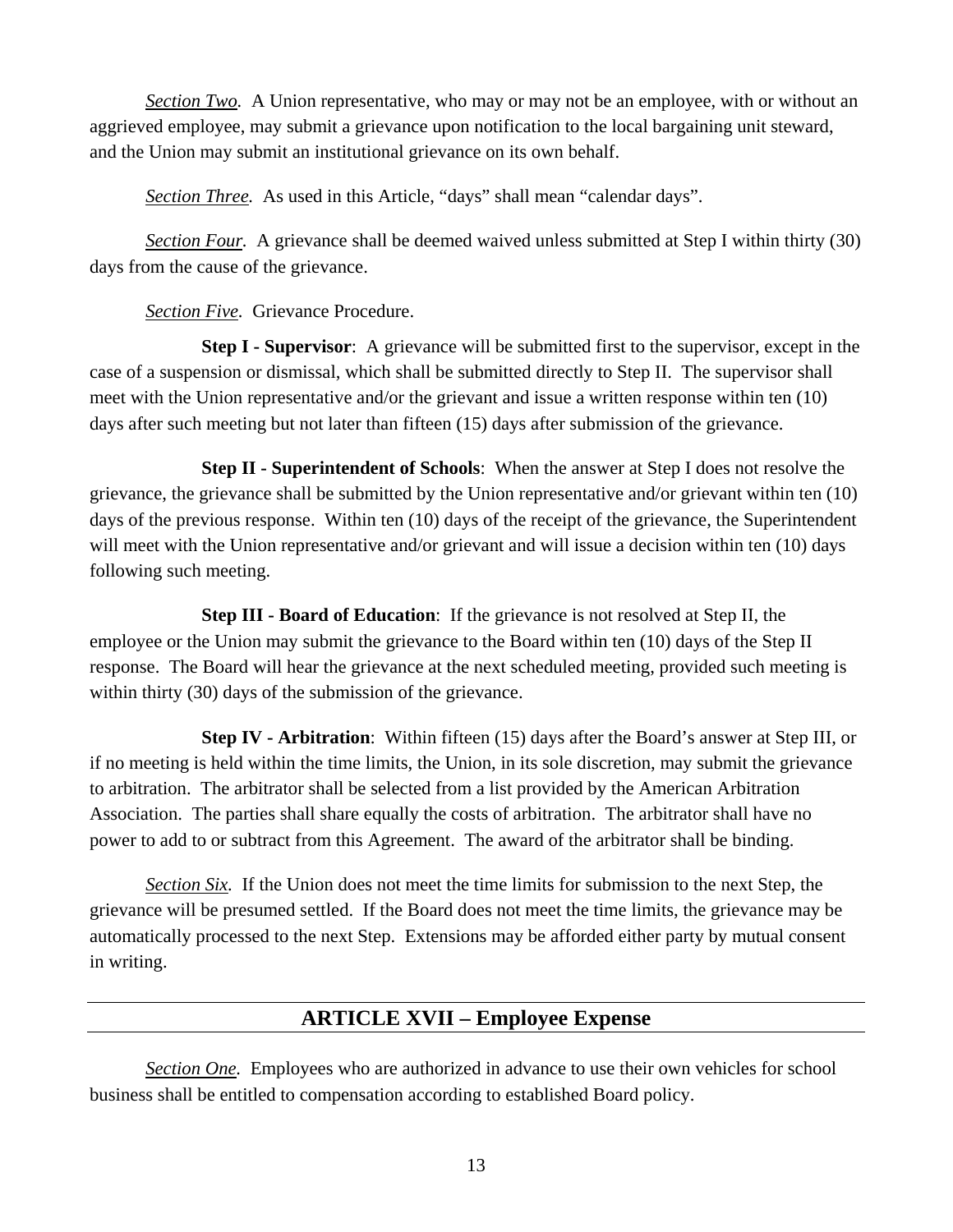# **ARTICLE XVIII – Professional/Staff Development**

*Section One*. The Board recognizes the value of professional development for employees. Instructional assistants may attend professional/staff development activities. IA's shall be paid for all time spent at such activities that are required by administration or mandated by law. The activities may be scheduled on regular school days, designated professional development days or during the week before and/or the week after the school year begins/ends. IA's will be given ample notice of the dates and times of any required professional development activities.

Fees for programs sponsored by the Community Learning Center will be waived for IA's if it is determined by the Superintendent that the content is related to the IA's employment responsibilities.

#### **ARTICLE XIX – Performance Evaluation**

*Section One*. Each Instructional Assistant will be evaluated annually with a written performance evaluation. The evaluation tool will be shared with the employees prior to implementation or change.

*Section Two*. An administrator will prepare the evaluation with input from the certified professional(s) that the Instructional Assistant works with.

*Section Three*. The evaluation will be shared with the employee. The evaluation will be signed by the administrator and the employee and included in the Instructional Assistant's personnel file.

*Section Four.* Employees who receive an unsatisfactory evaluation shall have the right to file a rebuttal, which will be attached to the evaluation and placed in the employee's personnel file.

#### **ARTICLE XX – Duration**

*Section One.* This Agreement shall be effective as of the first (1<sup>st</sup>) day of July, 2018, and shall remain in force and effect until the thirtieth  $(30<sup>th</sup>)$  day of June, 2021.

The parties agree to meet no later than January 30, 2019 to commence negotiations concerning the impact of the Board requiring employees to take the Parapro examination.

*Section Two.* Either party may notify the other, in writing, of its desire to bargain collectively with respect to a successor agreement. However, except as noted above, neither party shall be obligated to take part in any such negotiations prior to December 1, 2021.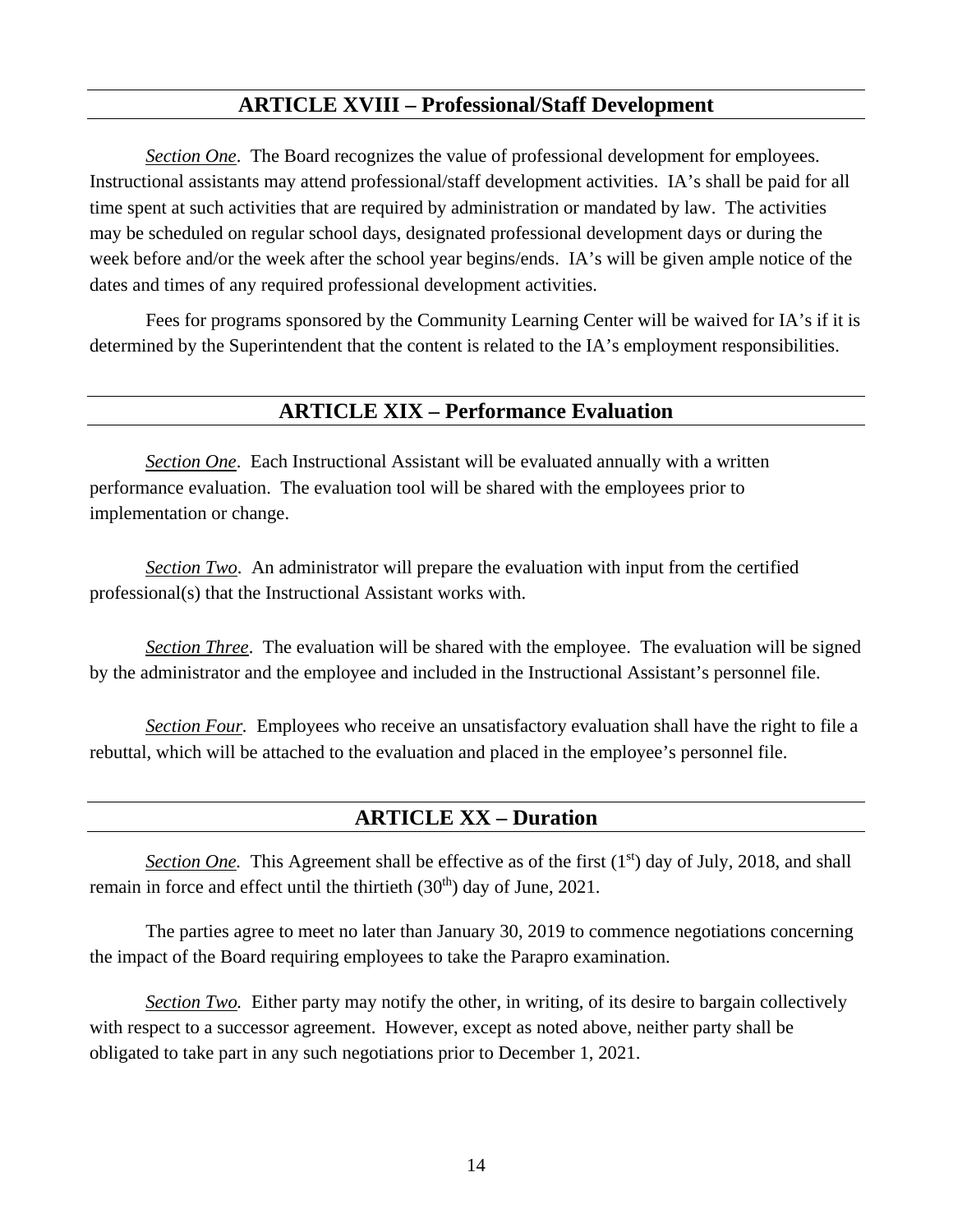Section Four. Employees who receive an unsatisfactory evaluation shall have the right to file a rebuttal, which will be attached to the evaluation and placed in the employee's personnel file.

#### **ARTICLE XX - Duration**

Section One. This Agreement shall be effective as of the first (1<sup>st</sup>) day of July, 2018, and shall remain in force and effect until the thirtieth (30<sup>th</sup>) day of June, 2021

The parties agree to meet no later than January 30, 2019 to commence negotiations concerning the impact of the Board requiring employees to take the Parapro examination.

Section Two. Either party may notify the other, in writing, of its desire to bargain collectively with respect to a successor agreement. However, except as noted above, neither party shall be obligated to take part in any such negotiations prior to December 1, 2021.

#### **ARTICLE XXI - Savings Clause**

Section One. If any section, sentence, clause or phrase of this Agreement shall be held for any reason to be inoperative, void or invalid, the validity of the remaining portions of this Agreement shall not be affected thereby, it being the intention of the parties in adopting this Agreement that no portion thereof or provision herein, shall become inoperative or fail by reason of the invalidity of any other portion or provision and the parties do hereby declare that it would have severally approved of and adopted the provisions contained herein, separately and apart from the other. The parties agree to immediately negotiate a substitute for the invalidated articles, section, sentence, clause and phrase.

#### **SIGNATURES**

**GRISWOLD BOARD OF EDUCATION** 

Date

UNICIPAL EMPLOYEES **ÚNION "INDEPENDENT"** 

Date